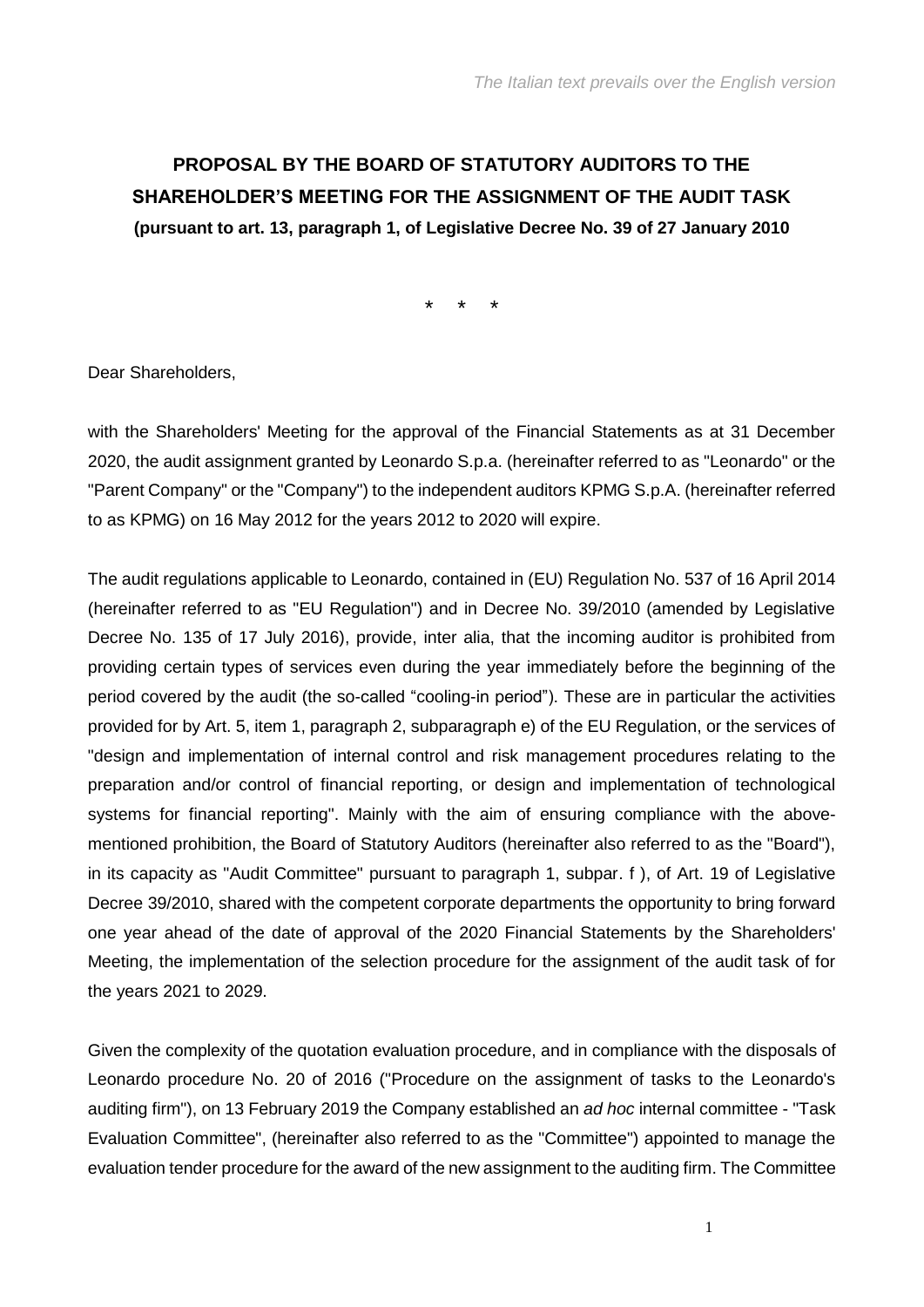was made up of the following members: Chief Executive Officer (Chairman), Chief Audit Executive, Chief Financial Officer, Group General Counsel, Head of the Group Corporate Affairs Operational Unit, Head of the Administration and Tax Operational Unit, Head of the Consolidated Financial Statements, Group Principles and Extraordinary Transactions Operational Unit (Secretary); the Chairman of the Board of Statutory Auditors attended all the Committee meetings as an invited guest.

In order to identify the auditing companies to be invited to the tender procedure, in accordance with the disposals of Art. 16 of the EU Regulation for "Bodies of Public Interest", the Committee has launched a special selection procedure, by means of a call for tenders aimed at identifying the auditing company that will cover the above-mentioned position both for Leonardo and for other group companies. To this end, the below requirements have been identified for the selection of the companies to be invited, approved by the Committee and shared with the Board of Statutory Auditors:

- geographical presence of the companies and their network;
- statistical parameters relating to the sizing of companies;
- *expertise* of the networks in the audit of listed companies (companies included in the FTSE-MIB index, companies working in the "industrial" field among those included in the FTSE-MIB index and companies included in the FTSE-Mid Cap index) and of companies working in Leonardo's business sector (A&D), limited to companies working in Europe (including the UK) and USA.

The following auditing firms were found to meet the above requirements: Deloitte & Touche S.p.A., EY S.p.A., PricewaterhouseCoopers S.p.A. (hereinafter also jointly referred to as "Tenderer Companies"), to which the invitation letter was therefore sent on 7 June 2019 to make an offer to carry out, as principal auditor of the Leonardo Group, the statutory audit services pursuant to Regulation (EU) no. 537/2014 and Legislative Decree no. 39/2010, as amended and supplemented, and those closely related to it for the nine-year period 2021 - 2029, relating to Leonardo and the companies of the Group indicated in the attached list.

As part of the preliminary phase, the Tenderer Companies were asked to send a letter containing their expression of interest to participate in the procedure, with unconditional acceptance with respect to the clauses contained in the invitation letter. Subject to the receipt of these acceptances, Leonardo provided for all the quantitative and organizational information necessary for the preparation of the offers, as well as the draft framework agreement to be signed at the outcome of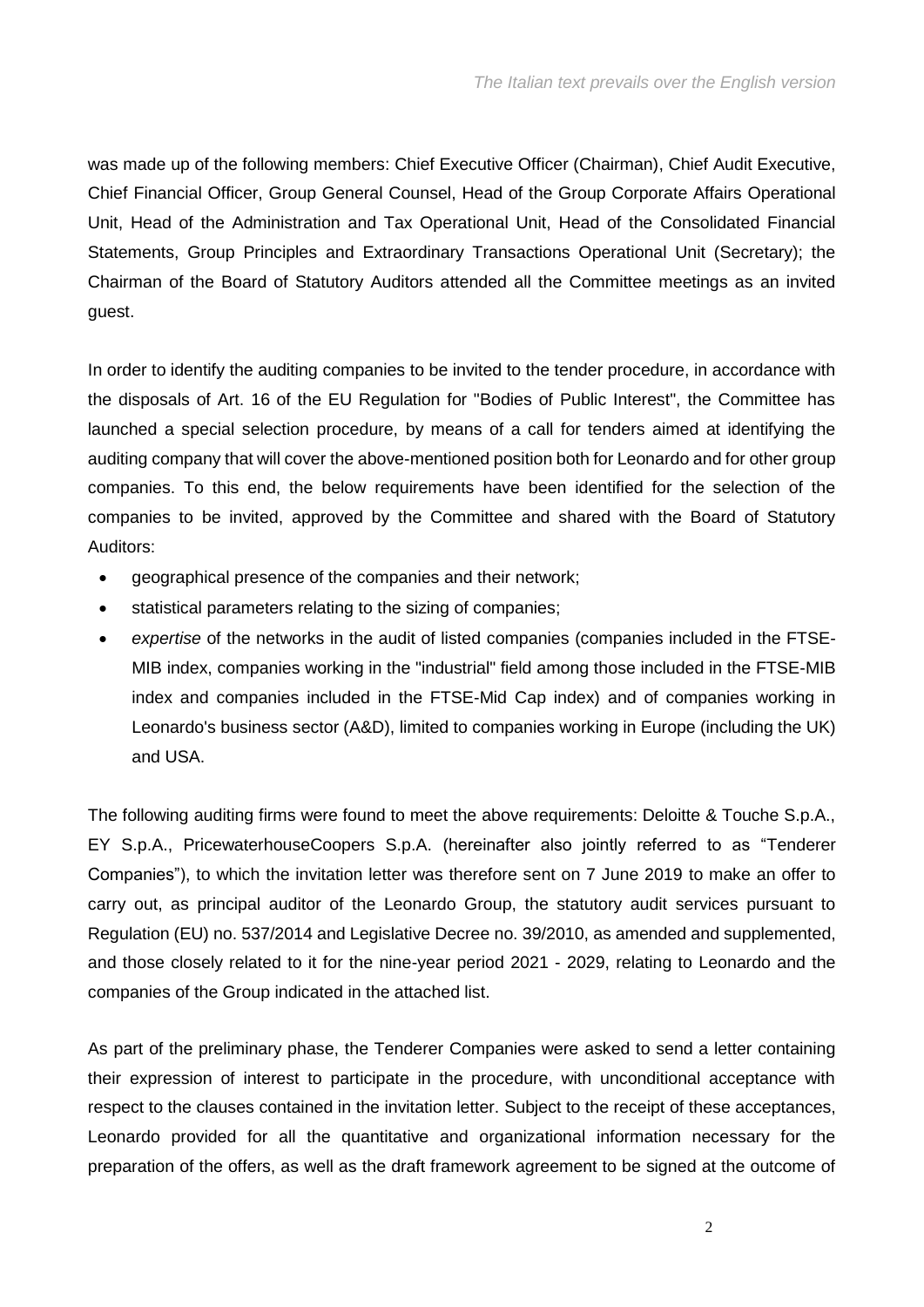the selection procedure. Each of the Tenderer Companies sent the entire required documentation within the time specified by the invitation letter.

Each of the Tenderer Companies then had the opportunity to send requests for clarifications in writing through a special portal. In order to provide tenderers with the same level of information, the answers to the questions received were published on the same portal in public form for all the auditing firms invited.

Finally, all the Tenderer Companies have issued a declaration certifying their commitment - in the event of assignment of the task - to interrupt the performance of any ongoing service in favour of the Leonardo Group that should present incompatibility profiles in relation to the task subject to assignment, starting from 1 January 2021 or from 1 January 2020, for the activities falling within the above-mentioned "cooling-in period".

The tender procedure took place on the basis of qualitative and quantitative parameters (referring to the perimeter of the "Leonardo Group" identified in the scope, as defined below) established by the Committee and shared by the Board of Statutory Auditors, communicated to the Tenderers with the abovementioned letter of invitation to submit their quotations.

Specifically, the qualitative parameters against which a score of up to a maximum of 60 points out of 100 were as follows:

- 1) organization of review and audit strategy activities maximum 20 points;
- 2) effort of auditing activities (in terms of total hours with reference to all companies in the scope, as defined below) - maximum 15 points. In accordance with what has been approved by the Committee and shared by the Board, only the items relating to the GIE ATR and AMSH B.V. Joint Ventures have been separated in relation to the effort parameter, in relation to which Leonardo does not have the possibility to independently appoint the auditing firm and whose listing was requested exclusively for the purpose of submitting it to the other Venturers;
- 3) professional quality of the proposal submitted maximum 25 points.

The quantitative parameters being assessed, referring to the overall quotation for all the companies of the Group in the scope (with the only exceptions specified below) and against which it was expected to assign a score up to a maximum of 40 points out of 100, were the following:

- 1) total fees in the nine years for auditing services maximum 35 points. In accordance with what previously specified in relation to the audit activity effort, the items relating to the GIE ATR and AMSH B.V Joint Ventures have been separated;
- 2) listing of additional tasks in the nine-year period maximum 5 points. The additional tasks subject to listing were: Agreed Upon Procedures on financial covenants; Comfort letter on the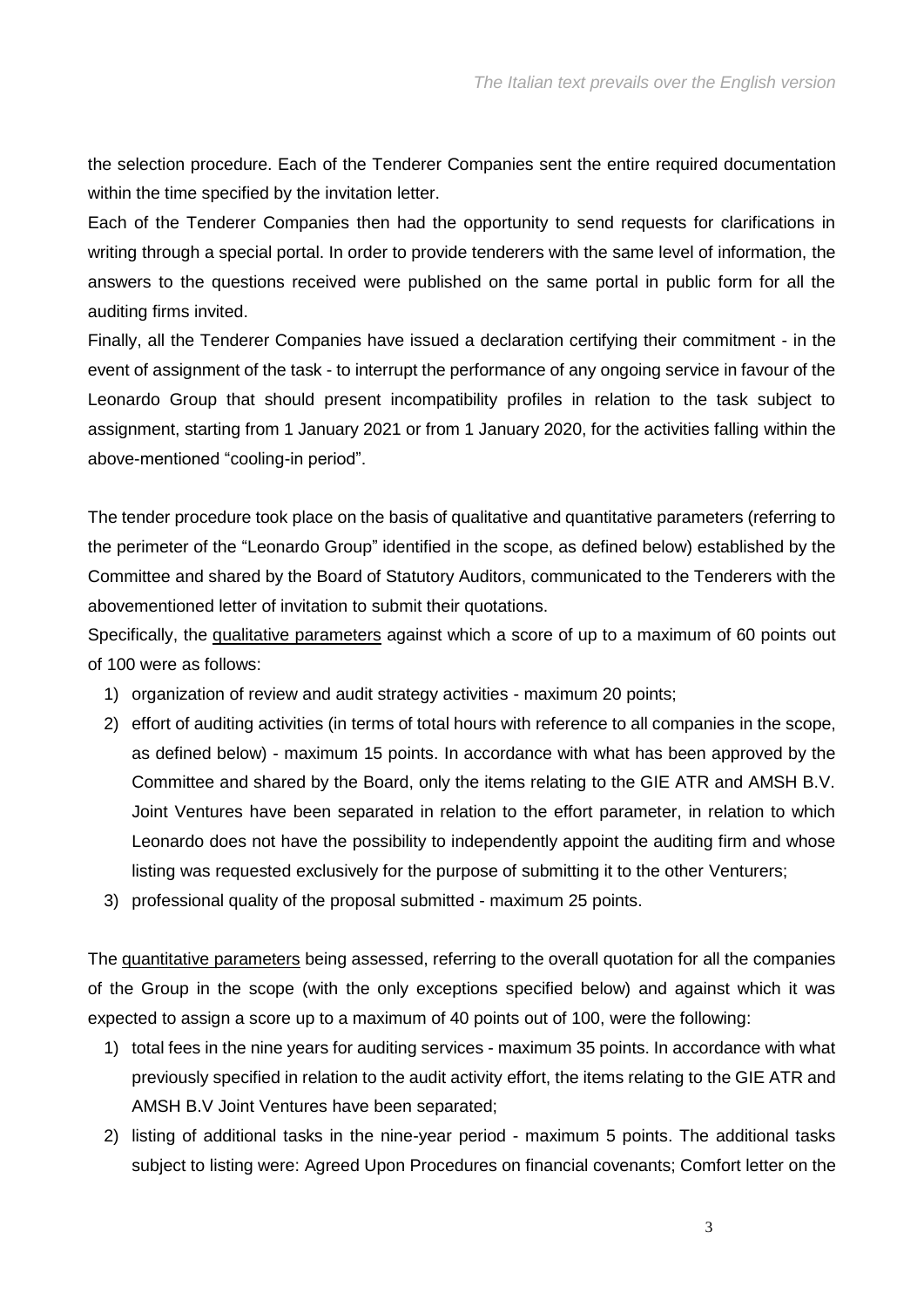annual renewals of the EMTN program; Comfort letter on bond issues; Review of the Non-Financial Statement; translation of the Corporate Governance Report and the Compensation Report.

On 28 November 2019, the Committee concluded its activity and determined, on the basis of the score attributed to the qualitative and quantitative components, the final ranking of the procedure for assigning the audit task. On 4 December 2019, the Committee presented to the Board of Statutory Auditors the final Report on the evaluations carried out by the Committee, with the results of the activities carried out, explaining in detail the assessment process followed and the related results. In the final report on the assessments carried out by the Task the final ranking is reported in which the overall score attributed to EY S.p.A. was the highest, followed by that of PriceWaterhouseCoopers S.p.A.

During the meeting of 17 December 2019, the Board of Statutory Auditors, after concluding its analyses, resolved to:

- propose the Leonardo Shareholders' Meeting, pursuant to Art. 16 of (EU) Regulation No. 537/2014, the assignment of the audit task for the years 2021 to 2029 to EY S.p.A. o to PricewaterhouseCoopers S.p.A., according to their quotations;
- express to the same Shareholders' Meeting its motivated preference for the quotation submitted by EY S.p.A., as it has achieved higher scores both in terms of quality and quantity.

In view of the submission of this proposal to the General Shareholders' Meeting, the Board of Statutory Auditors acquired from EY S.p.A. and PricewaterhouseCoopers S.p.A. the certificates required by Decree No. 39/2010 regarding the absence of situations that could compromise the independence of the auditor in relation to any assignment of the task by the General Shareholders' Meeting.

On 18 December 2019, the Board of Statutory Auditors reported to the Board of Directors on the progress and results of the selection procedure for the assignment of the audit task with reference to the period 2021-2029.

As envisaged by the tender procedure previously shown, the quotations received refer to auditing services for the Parent Company Leonardo S.p.a., to almost all the consolidated companies and to some unconsolidated subsidiaries ("scope" of the tender).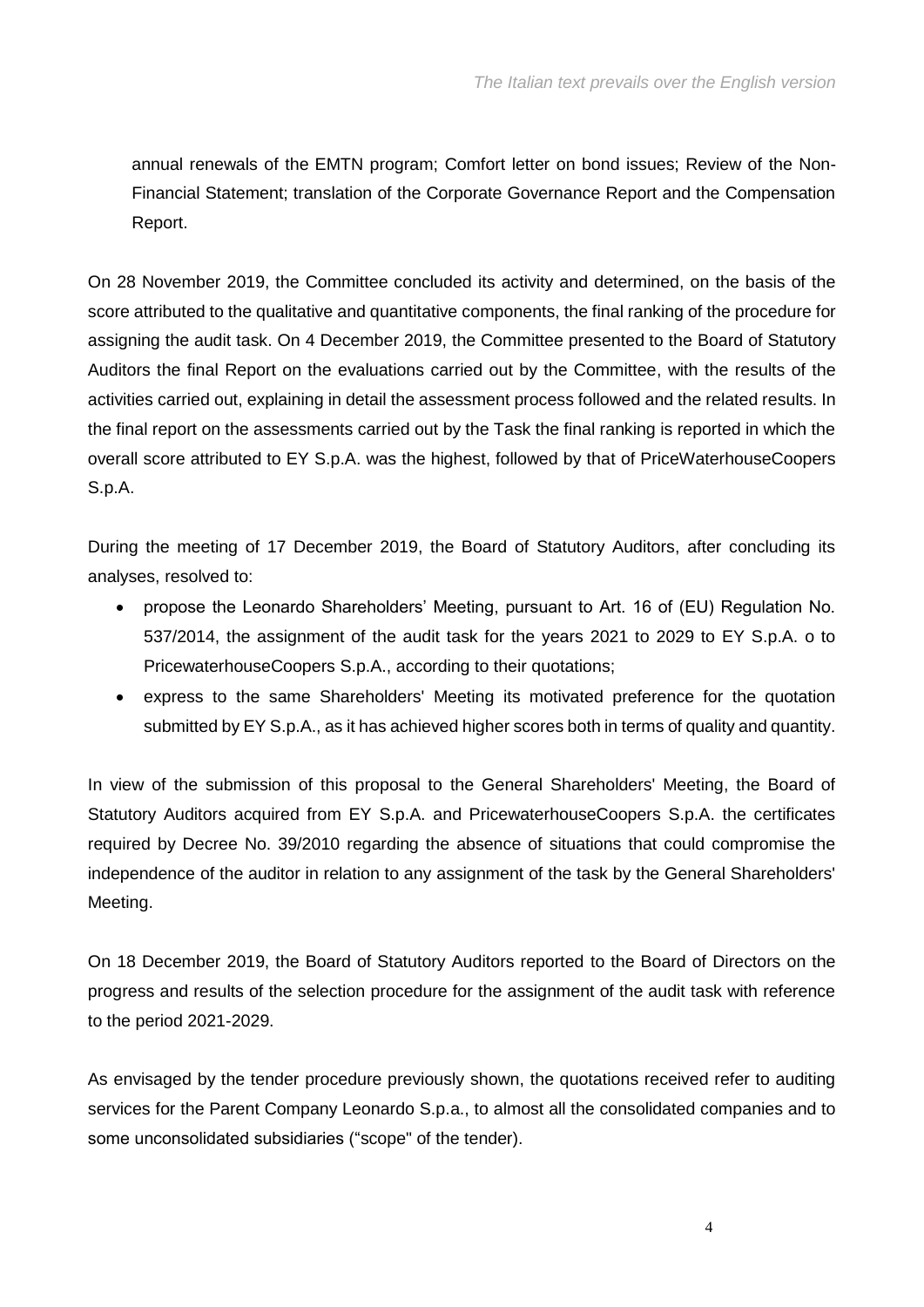The qualitative aspects of the proposals were assessed on the basis of the above-listed methods. The value of the overall quotations for the nine years evaluated for the purpose of assigning the scores for the quantitative aspects referring to the entire corporate perimeter (excluding the GIE ATR and AMSH B.V. Joint Ventures) is shown below:

| <b>LEONARDO GROUP</b>                                                                                     |                |                   |                                  |                   |
|-----------------------------------------------------------------------------------------------------------|----------------|-------------------|----------------------------------|-------------------|
|                                                                                                           | EY S.p.A.      |                   | PricewaterhouseCoopers<br>S.p.A. |                   |
| <b>Services</b>                                                                                           | Effort (hours) | Fees $(\epsilon)$ | Effort<br>(hours)                | Fees $(\epsilon)$ |
|                                                                                                           | 2021-2029      | 2021-2029         | 2021-2029                        | 2021-2029         |
|                                                                                                           |                |                   |                                  |                   |
| a) audit of the Separate Financial<br>Statements of Leonardo S.p.a. and<br>of the Group companies         | 270,864        | 19,807,254        | 296,894                          | 21,900,425        |
| Consolidated<br>audit<br>of<br>the<br>b)<br>Financial<br><b>Statements</b><br>of<br>the<br>Leonardo Group | 245,547        | 21,927,060        | 208,092                          | 19,101,697        |
| c) limited audit of the Consolidated<br>brief half-year financial report                                  | 63,657         | 5,132,151         | 84,506                           | 6,652,948         |
| periodic assessment of the<br>d)<br>regular keeping of the corporate<br>accounts                          | 25,182         | 1,636,830         | 18,270                           | 1,010,359         |
| audit<br>of<br>non-consolidated<br>e)<br>companies and accounting checks                                  | 64,170         | 4,686,705         | 61,659                           | 4,884,571         |
| Subtotal                                                                                                  | 669,420        | 53,190,000        | 669,420                          | 53,550,000        |
| Further tasks                                                                                             | 42,228         | 2,744,820         | 61,843                           | 3,420,000         |
| Total for the Leonardo Group                                                                              | 711,648        | 55,934,820        | 731,263                          | 56,970,000        |

| OF WHICH LEONARDO S.p.a.                                            |                |                   |                               |                   |  |  |  |
|---------------------------------------------------------------------|----------------|-------------------|-------------------------------|-------------------|--|--|--|
| <b>Services</b>                                                     | EY S.p.A.      |                   | PricewaterhouseCoopers S.p.A. |                   |  |  |  |
|                                                                     | Effort (hours) | Fees $(\epsilon)$ | Effort<br>(hours)             | Fees $(\epsilon)$ |  |  |  |
|                                                                     | 2021-2029      | 2021-2029         | 2021-2029                     | 2021-2029         |  |  |  |
|                                                                     |                |                   |                               |                   |  |  |  |
| a) audit of the Separate Financial<br>Statements of Leonardo S.p.a. | 125,955        | 8,187,075         | 145,800                       | 8,062,963         |  |  |  |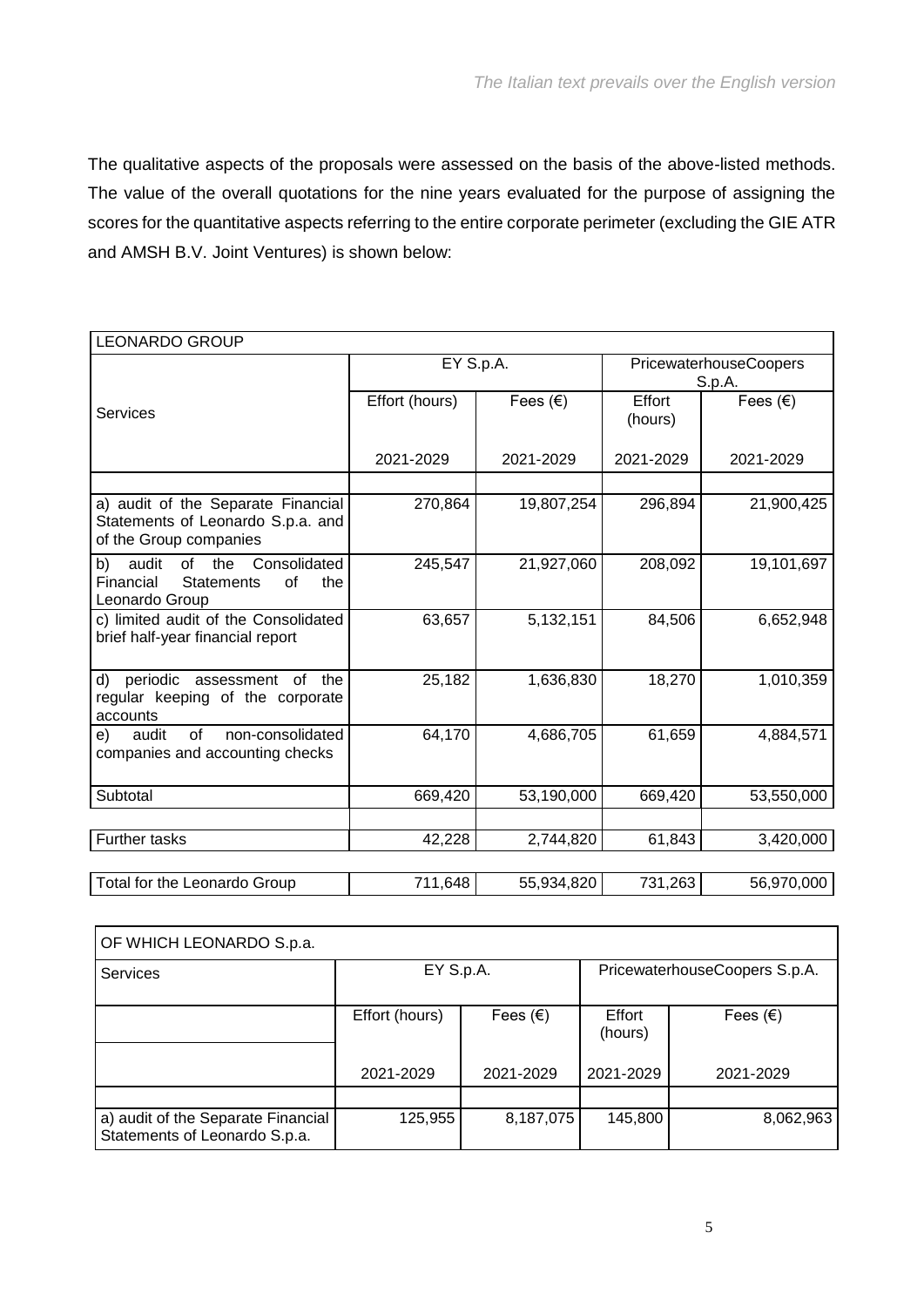| OF WHICH LEONARDO S.p.a.                                                             |                |                   |                               |                   |
|--------------------------------------------------------------------------------------|----------------|-------------------|-------------------------------|-------------------|
| Services                                                                             | EY S.p.A.      |                   | PricewaterhouseCoopers S.p.A. |                   |
|                                                                                      | Effort (hours) | Fees $(\epsilon)$ | Effort<br>(hours)             | Fees $(\epsilon)$ |
|                                                                                      | 2021-2029      | 2021-2029         | 2021-2029                     | 2021-2029         |
| b) audit of the Consolidated<br><b>Financial Statements of the</b><br>Leonardo Group | 103,563        | 6,731,595         | 59,400                        | 3,284,911         |
| c) limited audit of the<br>Consolidated brief half-year<br>financial report          | 33,588         | 2,183,220         | 35,100                        | 1,941,084         |
| d) periodic assessment of the<br>regular keeping of the corporate<br>accounts        | 16,794         | 1,091,610         | 13,500                        | 746,571           |
| Subtotal                                                                             | 279,900        | 18,193,500        | 253,800                       | 14,035,527        |
| <b>Further tasks</b>                                                                 | 42,228         | 2,744,820         | 61,843                        | 3,420,000         |
| Total for Leonardo S.p.a.                                                            | 322,128        | 20,938,320        | 315,643                       | 17,455,527        |

These fees include all the activities necessary to implement the task, including assessing the consistency of the Report of Operations with the Consolidated and Separate Financial Statements and their compliance with the law, thus verifying the version of Leonardo Spa's Consolidated and Separate Financial Statements translated into English (with issue of the related audit report) and the fulfilment of the tax obligations mandatorily charged to the auditing company on the basis of the regulations applicable in each country.

Fees also include flat-rate costs. Additional expenses may be requested only if represented by documented out-of-pocket expenses incurred for travel, in the event that the appointed auditor does not have offices in the various places of the Group Companies and, in any case, within the limit of 3% of the fees related to the activities for which the trip was necessary.

The fees may be subject to review, previously agreed between the Parties, only when exceptional and unforeseeable circumstances arise at the time of submission of the proposal, such as to determine the need for a greater number of hours and/or a different commitment of the professional categories envisaged.

The agreed fees will be revalued annually starting from 1 January 2023, to the extent of 75% of the change in the consumer price index (i.e. ISTAT index for companies under Italian law, CPI index for companies under English law, etc. ...).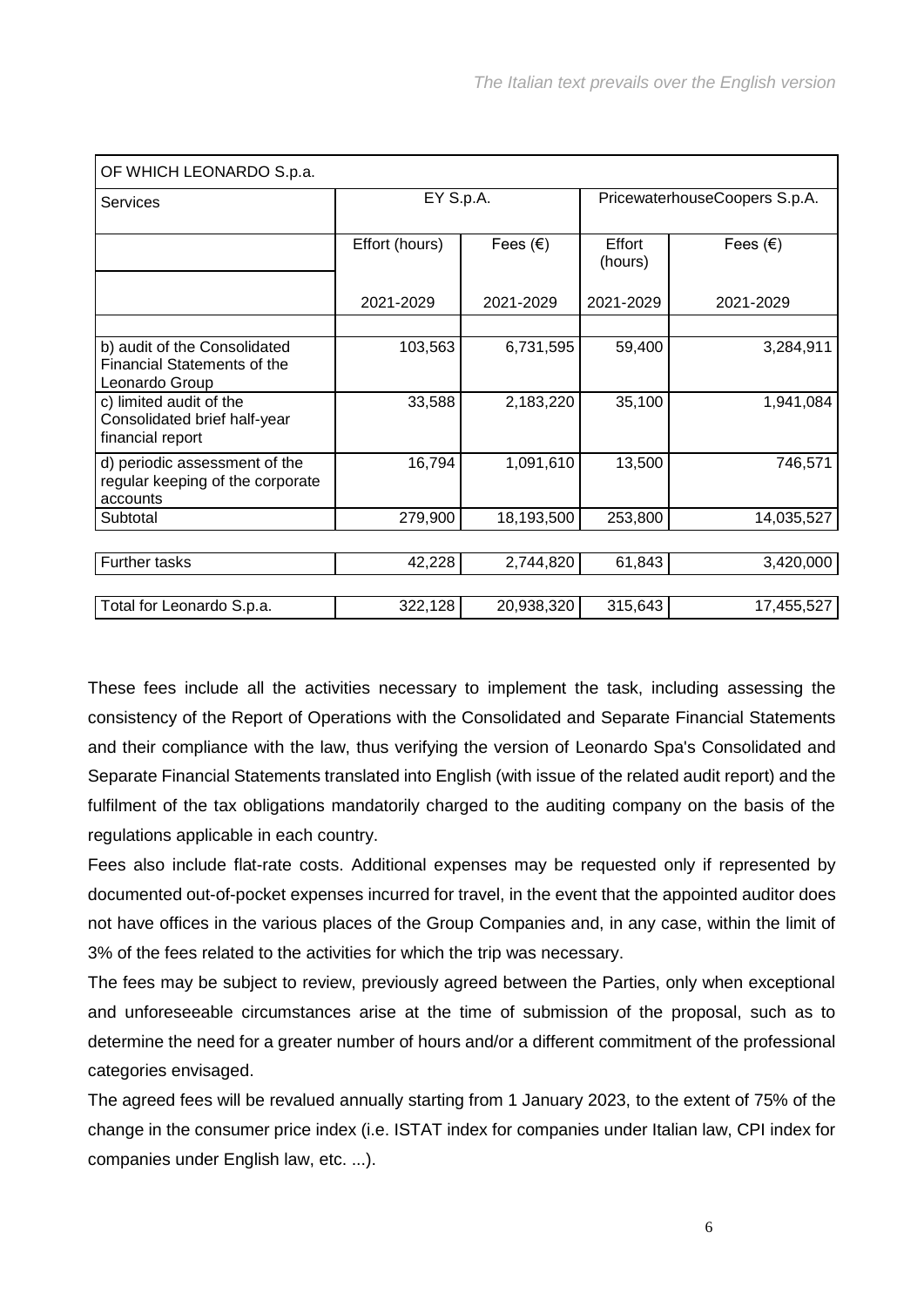As explained above, following the procedure outcome carried out, EY S.p.A. was the company with the highest overall score, followed by PricewaterhouseCoopers S.p.A.

The approval of this proposal will involve the assignment of the audit task to the same auditing company also with reference for the other companies of the Leonardo Group, subject to the approval of the bodies responsible for the companies.

\* \* \*

Given the above, following the selection procedure carried out, the Board of Statutory Auditors, in relation to the assignment for the financial years from 2021 to 2029 of the auditing tasks of Leonardo's accounts, with particular reference to the following activities:

- audit of the Separate Financial Statements of Leonardo S.p.a.;
- audit of the Consolidated Financial Statements of the Leonardo Group;
- limited audit of the Consolidated half-year financial report of the Leonardo Group;
- periodic assessment of the regular keeping of the corporate accounts.

#### **CONSIDERED**

- that Art. 16, paragraph 2, subparagraph 2 of (EU) Regulation No. 537/2014 provides that the motivated proposal of the Board of Statutory Auditors to the Shareholders' Meeting contains at least two possible proposals, which are alternatives to each other;
- that the same Art. 16, paragraph 2, subparagraph 2 of (EU) Regulation No. 537/2014 requires the Board of Statutory Auditors to express a duly justified preference for one of the two proposals;
- the outcome of the assessment procedure carried out by the Company;

#### **SUBMITS**

the General Shareholders' Meeting of Leonardo S.p.a. - pursuant to Art. 16, paragraph 5 of (EU) Regulation No. 537/2014, as well as Art. 13, paragraph 1, and Art. 17, paragraph 1, of Decree No. 39/2010 - alternatively, the proposals, relating to the years 2021 to 2029, prepared by EY S.p.A. and PricewaterhouseCoopers S.p.A., whose economic items (fees) and total effort (hours) for the above activities have been highlighted in detail previously.

### **EXPRESSES**

its preference in favour of EY S.p.A., as the relevant quotation achieved an overall higher score on the basis of the above.